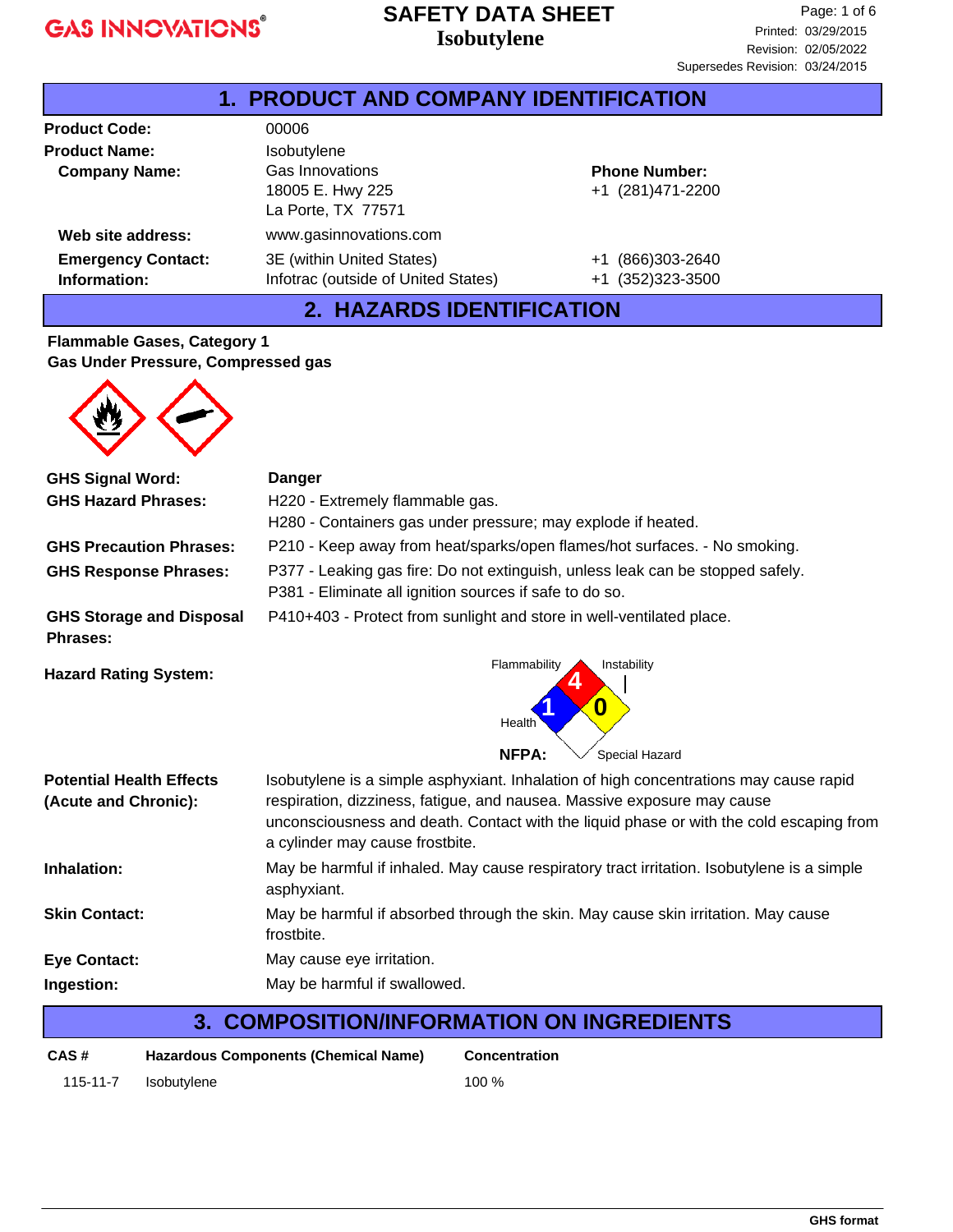## **Isobutylene SAFETY DATA SHEET**

|                                                                                                  | <b>4. FIRST AID MEASURES</b>                                                                                                                                                                                                                                                                                                                                                                                                                                                                                                                                                                                                                                                                                                                                                                                                                                                                                                                                                             |
|--------------------------------------------------------------------------------------------------|------------------------------------------------------------------------------------------------------------------------------------------------------------------------------------------------------------------------------------------------------------------------------------------------------------------------------------------------------------------------------------------------------------------------------------------------------------------------------------------------------------------------------------------------------------------------------------------------------------------------------------------------------------------------------------------------------------------------------------------------------------------------------------------------------------------------------------------------------------------------------------------------------------------------------------------------------------------------------------------|
| <b>Emergency and First Aid</b>                                                                   | Consult a physician. Show this safety data sheet to the doctor in attendance. Move out of                                                                                                                                                                                                                                                                                                                                                                                                                                                                                                                                                                                                                                                                                                                                                                                                                                                                                                |
| <b>Procedures:</b>                                                                               | dangerous area.                                                                                                                                                                                                                                                                                                                                                                                                                                                                                                                                                                                                                                                                                                                                                                                                                                                                                                                                                                          |
| In Case of Inhalation:                                                                           | If inhaled, move person into fresh air. If not breathing give artificial respiration, preferably<br>mouth-to-mouth. If breathing is difficult, give oxygen. Do not administer Epinephrine or<br>other heart stimulants. Call a physician.                                                                                                                                                                                                                                                                                                                                                                                                                                                                                                                                                                                                                                                                                                                                                |
| In Case of Skin Contact:                                                                         | Wash with soap and large quantities of water. Get medical advice/attention.                                                                                                                                                                                                                                                                                                                                                                                                                                                                                                                                                                                                                                                                                                                                                                                                                                                                                                              |
| In Case of Eye Contact:                                                                          | Immediately flush eyes with plenty of water for at least 15 minutes. Hold eyelids apart<br>and flush eyes with plenty of water. After initial flushings, remove any contact lenses<br>and continue flushing for at least 15 minutes. Have eyes examined and tested by<br>medical personnel.                                                                                                                                                                                                                                                                                                                                                                                                                                                                                                                                                                                                                                                                                              |
| In Case of Ingestion:                                                                            | Not expected to be a primary route of exposure.                                                                                                                                                                                                                                                                                                                                                                                                                                                                                                                                                                                                                                                                                                                                                                                                                                                                                                                                          |
|                                                                                                  | <b>5. FIRE FIGHTING MEASURES</b>                                                                                                                                                                                                                                                                                                                                                                                                                                                                                                                                                                                                                                                                                                                                                                                                                                                                                                                                                         |
| Flash Pt:                                                                                        | Method Used: Not Applicable<br>NA .                                                                                                                                                                                                                                                                                                                                                                                                                                                                                                                                                                                                                                                                                                                                                                                                                                                                                                                                                      |
| <b>Explosive Limits:</b>                                                                         | UEL: $9.6\%$ (V)<br>LEL: $1.8\%$ (V)                                                                                                                                                                                                                                                                                                                                                                                                                                                                                                                                                                                                                                                                                                                                                                                                                                                                                                                                                     |
| <b>Autoignition Pt:</b>                                                                          | 465 C (869 F)                                                                                                                                                                                                                                                                                                                                                                                                                                                                                                                                                                                                                                                                                                                                                                                                                                                                                                                                                                            |
|                                                                                                  | Suitable Extinguishing Media: The only safe way to extinguish an Isobutylene fire is to stop the flow of gas. If the flow<br>cannot be stopped, let the fire burn out while cooling the cylinder and the surrounding<br>areas using a water spray. Small secondary fires may be brought under control by using<br>carbon dioxide or a dry chemical fire extinguisher and stopping the flow.                                                                                                                                                                                                                                                                                                                                                                                                                                                                                                                                                                                              |
| <b>Fire Fighting Instructions:</b>                                                               | Personnel may have to wear approach-type protective suits and positive pressure<br>self-contained breathing apparatus. Firefighters' turnout gear may be inadequate.<br>Cylinders exposed to fire may rupture with violent force. Extinguish surrounding fire and<br>keep cylinders cool by applying water from a maximum possible distance with a water<br>spray. Flammable gases may spread from a spill after the fire is extinguished and be<br>subject to re-ignition.                                                                                                                                                                                                                                                                                                                                                                                                                                                                                                              |
| <b>Flammable Properties and</b><br>Hazards:                                                      | High temperatures and fire conditions can result in the formation of carbon monoxide<br>and carbon dioxide.                                                                                                                                                                                                                                                                                                                                                                                                                                                                                                                                                                                                                                                                                                                                                                                                                                                                              |
|                                                                                                  | <b>6. ACCIDENTAL RELEASE MEASURES</b>                                                                                                                                                                                                                                                                                                                                                                                                                                                                                                                                                                                                                                                                                                                                                                                                                                                                                                                                                    |
| <b>Protective Precautions</b><br><b>Protective Equipment and</b><br><b>Emergency Procedures:</b> | Use proper personal protective equipment as indicated in Section 8.                                                                                                                                                                                                                                                                                                                                                                                                                                                                                                                                                                                                                                                                                                                                                                                                                                                                                                                      |
| <b>Steps To Be Taken In Case</b><br><b>Material Is Released Or</b><br>Spilled:                   | Shut off all sources of ignition. Ventilate the area. For controlling larger flows, personnel<br>may have to wear approach-type protective suits and self-contained breathing<br>apparatus.                                                                                                                                                                                                                                                                                                                                                                                                                                                                                                                                                                                                                                                                                                                                                                                              |
|                                                                                                  | 7. HANDLING AND STORAGE                                                                                                                                                                                                                                                                                                                                                                                                                                                                                                                                                                                                                                                                                                                                                                                                                                                                                                                                                                  |
| <b>Precautions To Be Taken in</b><br>Handling:                                                   | Avoid inhalation of vapor or mist. Keep away from heat, sparks and flame. Keep away<br>from sources of ignition - No smoking. Use spark-proof tools and explosion proof<br>equipment. Use in a closed system. Secure the cylinder to prevent it from falling or being<br>knocked over. Leak check the lines and equipment. Have an emergency plan covering<br>steps to be taken in the event of an accidental release.<br>Wear leather safety gloves and safety shoes when handling cylinders. Protect cylinders<br>from physical damage; do not drag, roll, slide or drop. While moving cylinder, always<br>keep in place removable valve cover. Never attempt to lift a cylinder by its cap; the cap<br>is intended solely to protect the valve. When moving cylinders, even for short distances,<br>use a cart (trolley, hand truck, etc.) designed to transport cylinders. Never insert an<br>object (e.g., wrench, screwdriver, pry bar) into cap openings; doing so may damage the |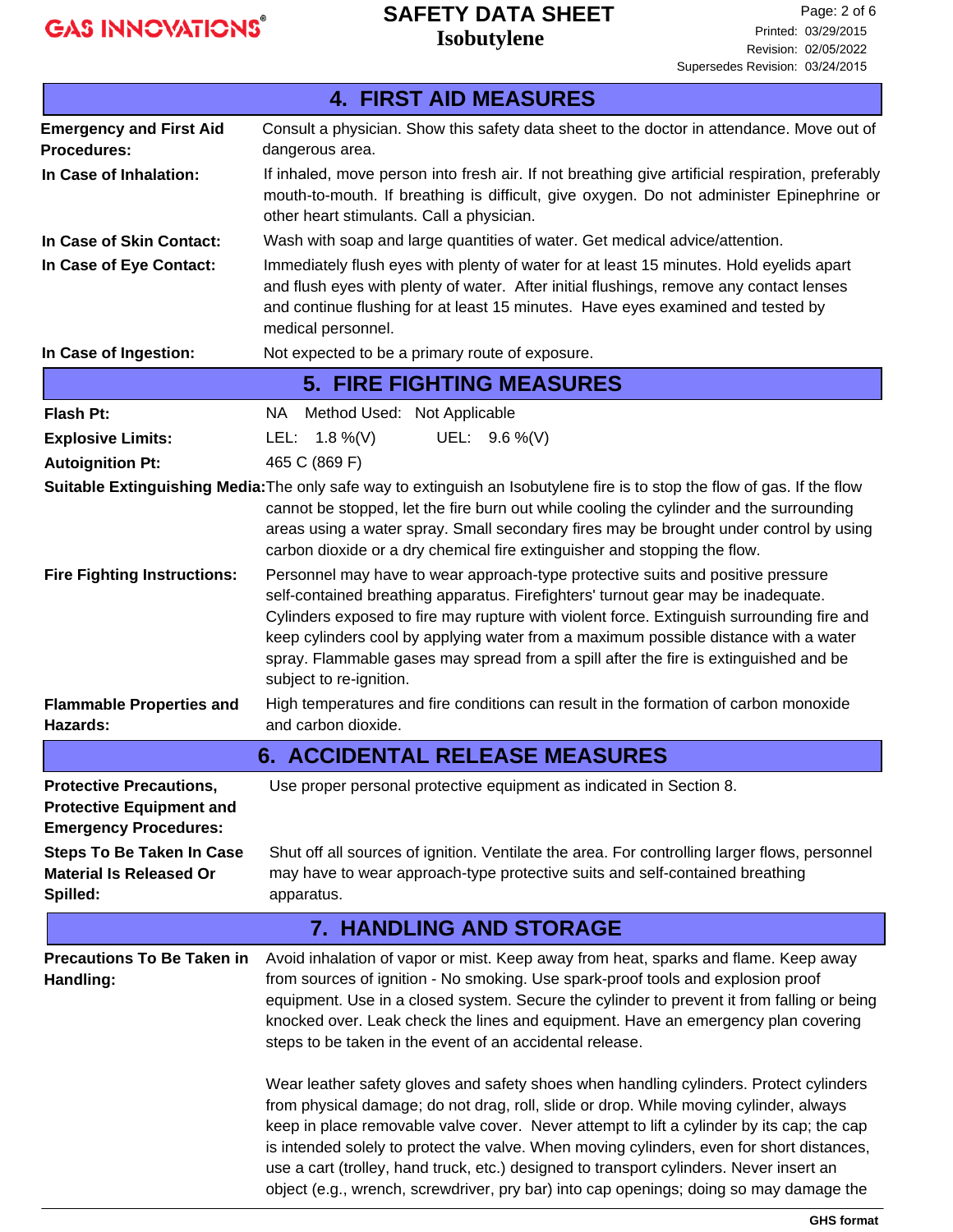|  |  | <b>GAS INNOVATIONS®</b> |  |
|--|--|-------------------------|--|
|--|--|-------------------------|--|

### **Isobutylene SAFETY DATA SHEET**

valve and cause a leak. Use an adjustable strap wrench to remove over-tight or rusted caps. Slowly open the valve. If the valve is hard to open, discontinue use and contact your supplier. Close the container valve after each use; keep closed even when empty. Never apply flame or localized heat directly to any part of the container. High temperatures may damage the container and could cause the pressure relief device to fail prematurely, venting the container contents. Cylinders should be stored and used in dry, well-ventilated areas away from sources of heat or ignition. Store away from oxidizers. **Precautions To Be Taken in Storing:** When handling product under pressure, use piping and equipment adequately designed to withstand the pressures to be encountered. Never work on a pressurized system. Use a back flow preventive device in the piping. Gases can cause rapid suffocation because of oxygen deficiency; store and use with adequate ventilation. If a leak occurs, close the container valve and blow down the system in a safe and environmentally correct manner in compliance with all international, federal/national, state/provincial, and local laws; then repair the leak. Never place a container where it may become part of an electrical circuit. **Other Precautions:**

### **8. EXPOSURE CONTROLS/PERSONAL PROTECTION**

| CAS#                                                                      | <b>Partial Chemical Name</b>         |                                                                           | <b>OSHA TWA</b>                                                                                                                                                                                                                                                                                                                                                             | <b>ACGIH TWA</b> | <b>Other Limits</b> |
|---------------------------------------------------------------------------|--------------------------------------|---------------------------------------------------------------------------|-----------------------------------------------------------------------------------------------------------------------------------------------------------------------------------------------------------------------------------------------------------------------------------------------------------------------------------------------------------------------------|------------------|---------------------|
| $115 - 11 - 7$                                                            | Isobutylene                          |                                                                           | No data.                                                                                                                                                                                                                                                                                                                                                                    | No data.         | No data.            |
| <b>Respiratory Equipment</b><br>(Specify Type):<br><b>Eye Protection:</b> |                                      |                                                                           | If exposure limits are exceeded or respiratory irritation is experienced, NIOSH/MSHA<br>approved respiratory protection should be worn.<br>Wear safety glasses when handling cylinders; vapor-proof goggles and a face shield<br>during cylinder change out or whenever contact with product is possible. Select eye<br>protection in accordance with OSHA 29 CFR 1910.133. |                  |                     |
| <b>Protective Gloves:</b>                                                 |                                      |                                                                           | Wear appropriate gloves to prevent skin exposure.                                                                                                                                                                                                                                                                                                                           |                  |                     |
| <b>Other Protective Clothing:</b>                                         |                                      |                                                                           | Not required under normal use conditions.                                                                                                                                                                                                                                                                                                                                   |                  |                     |
| <b>Engineering Controls</b><br>(Ventilation etc.):                        |                                      |                                                                           | Use explosion-proof ventilation equipment. Facilities storing or utilizing this material<br>should be equipped with an eyewash facility and a safety shower.                                                                                                                                                                                                                |                  |                     |
| <b>Practices:</b>                                                         | <b>Work/Hygienic/Maintenance</b>     |                                                                           | Handle in accordance with good industrial hygiene and safety practice. Wash hands<br>before breaks and at the end of workday.                                                                                                                                                                                                                                               |                  |                     |
|                                                                           |                                      |                                                                           | 9. PHYSICAL AND CHEMICAL PROPERTIES                                                                                                                                                                                                                                                                                                                                         |                  |                     |
| <b>Physical States:</b><br><b>Appearance and Odor:</b>                    |                                      | [ ] Liquid<br>[X] Gas<br>Appearance: colorless.<br>Odor: unpleasant odor. | [ ] Solid<br>Vapor Pressure: 168 kPa (gauge), 24.3 psig @ 21.1C.                                                                                                                                                                                                                                                                                                            |                  |                     |
|                                                                           |                                      |                                                                           | Specific Volume: 0.418 m3/kg, 6.7ft3/lb @ 1 atm, 21.1C.                                                                                                                                                                                                                                                                                                                     |                  |                     |
| <b>Freezing Point:</b>                                                    |                                      | $-140$ C ( $-221$ F)                                                      |                                                                                                                                                                                                                                                                                                                                                                             |                  |                     |
| <b>Boiling Point:</b>                                                     |                                      | $-6.90$ C (19.6 F)                                                        |                                                                                                                                                                                                                                                                                                                                                                             |                  |                     |
|                                                                           | <b>Decomposition Temperature: NA</b> |                                                                           |                                                                                                                                                                                                                                                                                                                                                                             |                  |                     |
| <b>Autoignition Pt:</b>                                                   |                                      | 465 C (869 F)                                                             |                                                                                                                                                                                                                                                                                                                                                                             |                  |                     |
| <b>Flash Pt:</b>                                                          |                                      | NA Method Used: Not Applicable                                            |                                                                                                                                                                                                                                                                                                                                                                             |                  |                     |
| <b>Explosive Limits:</b>                                                  |                                      | LEL: $1.8\%$ (V)<br><b>NA</b>                                             | UEL: 9.6 %(V)                                                                                                                                                                                                                                                                                                                                                               |                  |                     |
| Density:                                                                  | Specific Gravity (Water = 1):        | <b>NA</b>                                                                 |                                                                                                                                                                                                                                                                                                                                                                             |                  |                     |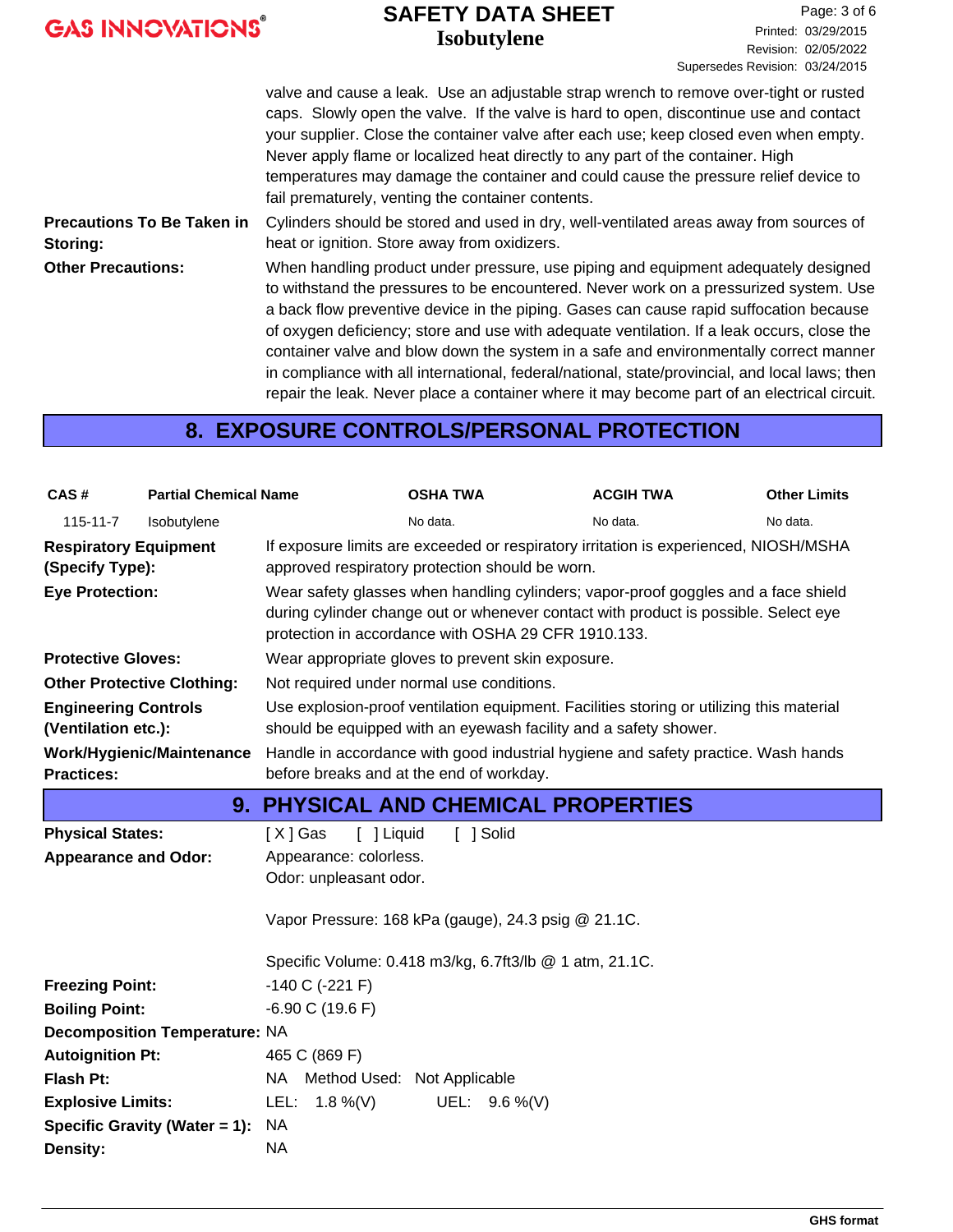## **Isobutylene SAFETY DATA SHEET**

| <b>Bulk density:</b>                        | NA.             |        |                    |
|---------------------------------------------|-----------------|--------|--------------------|
| Vapor Pressure (vs. Air or<br>$mm Hg$ :     | 24.3 PSI        |        | at 21.1 C (70.0 F) |
| Vapor Density (vs. $Air = 1$ ):             | 1.947 - @ 1 atm |        | at 25.0 C (77.0 F) |
| <b>Evaporation Rate:</b>                    | NA.             |        |                    |
| <b>Solubility in Water:</b>                 | Negligible      |        |                    |
| <b>Saturated Vapor</b>                      | NA.             |        |                    |
| <b>Concentration:</b>                       |                 |        |                    |
| <b>Viscosity:</b>                           | NA.             |        |                    |
| pH:                                         | NA.             |        |                    |
| <b>Percent Volatile:</b>                    | NA.             |        |                    |
| VOC / Volume:                               | NA.             |        |                    |
| <b>Particle Size:</b>                       | NA.             |        |                    |
| <b>Heat Value:</b>                          | NA.             |        |                    |
| <b>Corrosion Rate:</b>                      | NA.             |        |                    |
| <b>Molecular Formula &amp; Weight: C4H8</b> |                 | 56.108 |                    |

|                                                             | <b>10. STABILITY AND REACTIVITY</b>                                                                                                                                                                                            |  |  |  |  |
|-------------------------------------------------------------|--------------------------------------------------------------------------------------------------------------------------------------------------------------------------------------------------------------------------------|--|--|--|--|
| <b>Reactivity:</b>                                          | High temperatures and fire conditions can result in the formation of carbon monoxide<br>and carbon dioxide.                                                                                                                    |  |  |  |  |
| <b>Stability:</b>                                           | Unstable [ ]<br>Stable [X]                                                                                                                                                                                                     |  |  |  |  |
| <b>Conditions To Avoid -</b><br>Instability:                | Heat, flames and sparks. No smoking.                                                                                                                                                                                           |  |  |  |  |
| Avoid:                                                      | Incompatibility - Materials To Oxidizing materials, Compounds that can add across double bonds.                                                                                                                                |  |  |  |  |
| <b>Byproducts:</b>                                          | Hazardous Decomposition Or High temperatures and fire conditions can result in the formation of carbon monoxide<br>and carbon dioxide.                                                                                         |  |  |  |  |
| <b>Possibility of Hazardous</b><br><b>Reactions:</b>        | Will not occur $[X]$<br>Will occur [ ]                                                                                                                                                                                         |  |  |  |  |
| <b>Conditions To Avoid -</b><br><b>Hazardous Reactions:</b> | No data available.                                                                                                                                                                                                             |  |  |  |  |
|                                                             | <b>11. TOXICOLOGICAL INFORMATION</b>                                                                                                                                                                                           |  |  |  |  |
| <b>Toxicological Information:</b>                           | Epidemiology: No information available.<br>Teratogenicity: No information available.<br>Reproductive Effects: No information available.<br>Mutagenicity: No information available.<br>Neurotoxicity: No information available. |  |  |  |  |
|                                                             | Other Studies: CAS# 115-11-7:<br>Acute toxicity, LC50, Inhalation, Rat, 620 g/m3, 4H.                                                                                                                                          |  |  |  |  |
| Carcinogenicity:                                            | NTP? No<br>IARC Monographs? No<br><b>OSHA Regulated? No</b>                                                                                                                                                                    |  |  |  |  |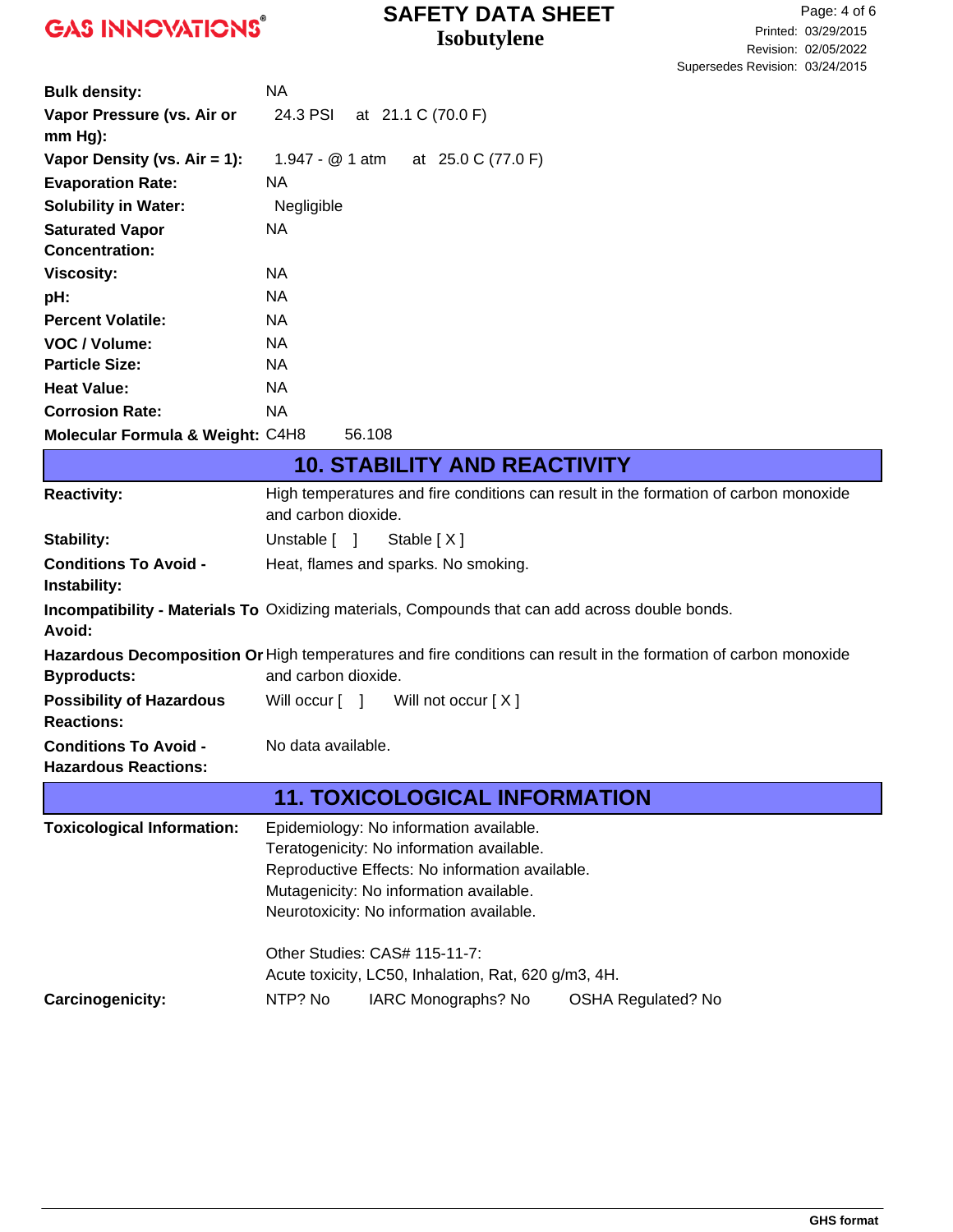### **Isobutylene SAFETY DATA SHEET**

|                                               | <b>12. ECOLOGICAL INFORMATION</b>                                                                                                                                                                    |
|-----------------------------------------------|------------------------------------------------------------------------------------------------------------------------------------------------------------------------------------------------------|
| <b>General Ecological</b><br>Information:     | Environmental: No information available.<br>Physical: No information available.                                                                                                                      |
| <b>Results of PBT and vPvB</b><br>assessment: | No data available.                                                                                                                                                                                   |
| Persistence and<br>Degradability:             | No data available.                                                                                                                                                                                   |
| <b>Bioaccumulative Potential:</b>             | No data available.                                                                                                                                                                                   |
| <b>Mobility in Soil:</b>                      | No data available.                                                                                                                                                                                   |
|                                               | <b>13. DISPOSAL CONSIDERATIONS</b>                                                                                                                                                                   |
| <b>Waste Disposal Method:</b>                 | Do not attempt to dispose of residual or unused quantities. Return container to supplier.<br>Dispose of contents/containers in accordance with local/regional/national/international<br>regulations. |
|                                               | <b>14. TRANSPORT INFORMATION</b>                                                                                                                                                                     |

#### **LAND TRANSPORT (US DOT):**

| DOT Proper Shipping Name: Isobutylene. |        |                      |
|----------------------------------------|--------|----------------------|
| <b>DOT Hazard Class:</b>               | 21     | <b>FLAMMABLE GAS</b> |
| UN/NA Number:                          | UN1055 |                      |



| <b>15. REGULATORY INFORMATION</b> |                                                                       |                                                                                                                                                                                                                                       |           |              |  |
|-----------------------------------|-----------------------------------------------------------------------|---------------------------------------------------------------------------------------------------------------------------------------------------------------------------------------------------------------------------------------|-----------|--------------|--|
|                                   | EPA SARA (Superfund Amendments and Reauthorization Act of 1986) Lists |                                                                                                                                                                                                                                       |           |              |  |
| CAS#                              | <b>Hazardous Components (Chemical Name)</b>                           | S. 302 (EHS)                                                                                                                                                                                                                          | S. 304 RQ | S. 313 (TRI) |  |
| 115-11-7                          | <b>Isobutylene</b>                                                    | No.                                                                                                                                                                                                                                   | No.       | No.          |  |
| CAS#                              | <b>Hazardous Components (Chemical Name)</b>                           | <b>Other US EPA or State Lists</b>                                                                                                                                                                                                    |           |              |  |
| $115 - 11 - 7$                    | Isobutylene                                                           | TSCA: Yes - Inventory: CA PROP.65: No: CA TAC, Title 8:<br>No: MA Oil/HazMat: Yes: MI CMR, Part 5: No: NC TAP: No:<br>NJ EHS: Yes - 1045; NY Part 597: No: PA HSL: Yes - 1; SC<br>TAP: No: WI Air: No                                 |           |              |  |
| CAS#                              | <b>Hazardous Components (Chemical Name)</b>                           | <b>International Regulatory Lists</b>                                                                                                                                                                                                 |           |              |  |
| $115 - 11 - 7$                    | Isobutylene                                                           | Canadian DSL: Yes: Canadian NDSL: No: Mexico INSQ: Yes -<br>1055; Australia ICS: Yes; New Zealand IOC: Yes; China<br>IECSC: Yes; Japan ENCS: Yes - (2)-16; Korea ECL: Yes -<br>KE-24902; Philippines ICCS: Yes; REACH: Yes - (R), (P) |           |              |  |

### **16. OTHER INFORMATION**

**Additional Information About** No data available. **This Product:** The information, recommendations, and suggestions herein were compiled from reference material and other sources believed to be reliable. However, the SDS's accuracy or completeness is not guaranteed by Gas Innovations or its affiliates, nor is any responsibility assumed or implied for any loss or damage resulting from inaccuracies **Company Policy or Disclaimer: Revision Date:** 03/24/2015